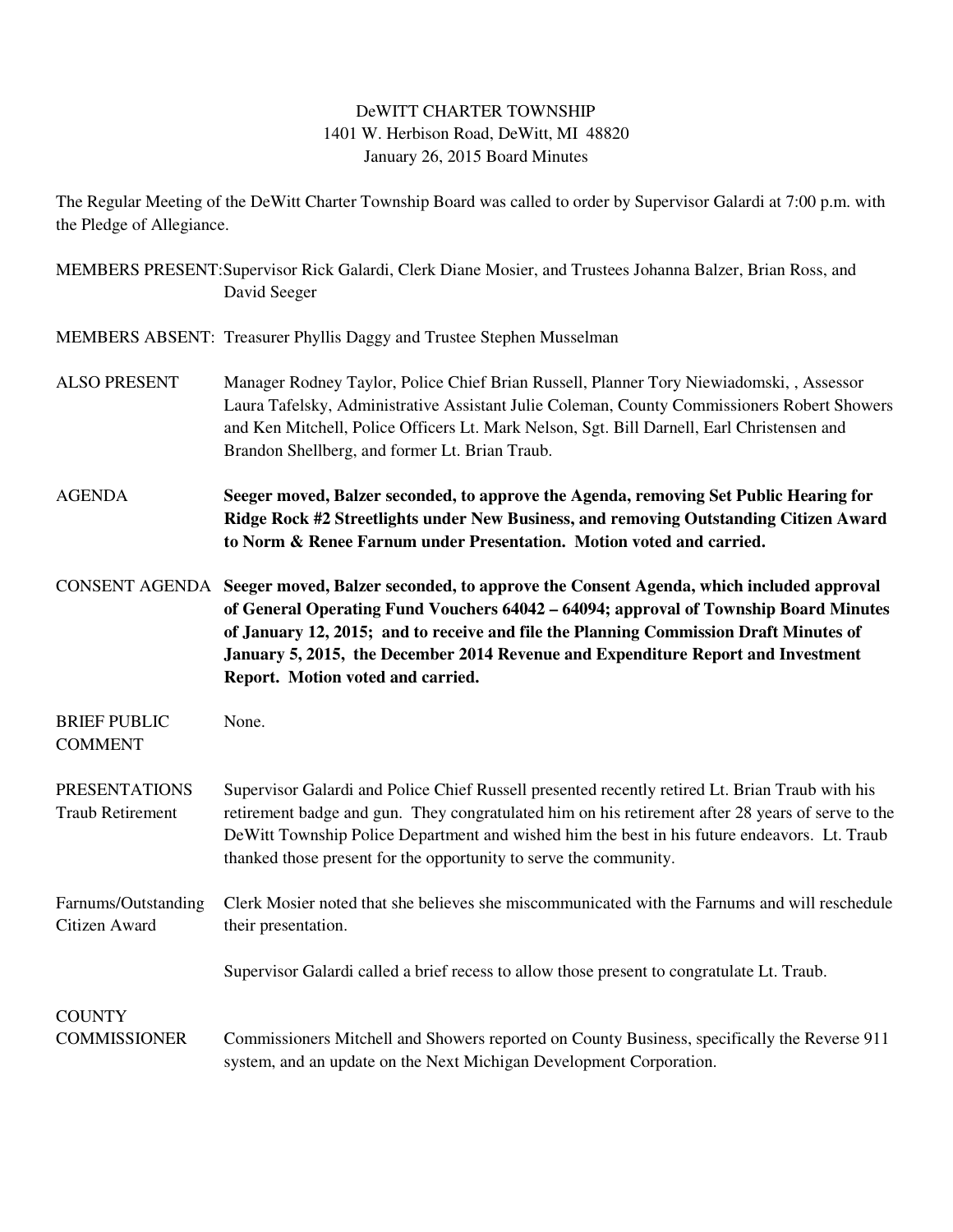Township Board Minutes January 26, 2015 Page 2

|                                                      | CORRESPONDENCE Correspondence included the following: notice of work to the Arbor Meadows Drain from the<br>Clinton County Drain Commissioner; Thank You from former Clinton County Commissioner,<br>Jack Enderle; 4 <sup>th</sup> Quarter Market Report from Coldwell Banker; December Statistics from the<br>Clinton County Sheriff; December 11, 2014 Minutes from the DeWitt District Library; Public<br>Service Commission Meeting Notice from Consumers Energy; DeWitt Township Foreclosure<br>List; MMRMA (Property and Liability Coverage) Distribution Refund; Press Release from<br>Governor Snyder re: Statewide Recycling Initiative.           |
|------------------------------------------------------|-------------------------------------------------------------------------------------------------------------------------------------------------------------------------------------------------------------------------------------------------------------------------------------------------------------------------------------------------------------------------------------------------------------------------------------------------------------------------------------------------------------------------------------------------------------------------------------------------------------------------------------------------------------|
| <b>UNFINISHED</b><br><b>BUSINESS</b>                 | None.                                                                                                                                                                                                                                                                                                                                                                                                                                                                                                                                                                                                                                                       |
| <b>NEW BUSINESS</b><br>Appointments                  | Motion by Galardi, second by Ross, to affirm the Supervisor's appointments of Lois<br>Baumer to the Board of Review and Ted Reuschel as an alternate member to the Board of<br>Review, each for two year terms to end at 12 noon on January 1, 2017; and to appoint<br>Trustees Balzer and Seeger to the Election Commission for 2015. Motion voted and carried.                                                                                                                                                                                                                                                                                            |
| Employment Rec/<br>Police Department                 | Police Chief Russell reviewed his written recommendation for hiring to fill the vacant patrol<br>officer position.                                                                                                                                                                                                                                                                                                                                                                                                                                                                                                                                          |
|                                                      | Ross moved, Balzer seconded, to approve the hiring of Dominic Johnson as a full-time<br>employee for the position of Police Officer contingent upon the completion of the pre-<br>employment physical, psychological test, and complete background check. Motion voted<br>and carried.                                                                                                                                                                                                                                                                                                                                                                      |
| 2015 Corrected<br>Salary & Wage<br>Scale             | Balzer moved, Seeger seconded, to approve the corrected 2015 Salary and Wage Schedule.<br>Motion voted and carried.                                                                                                                                                                                                                                                                                                                                                                                                                                                                                                                                         |
| Time Off/Chief<br>Koos                               | Ross moved, Mosier seconded, to approve Chief Koos' time off request for more than 10<br>consecutive days in 2015, from March 13 <sup>th</sup> through March 27, as required by his<br>employment agreement. Motion voted and carried.                                                                                                                                                                                                                                                                                                                                                                                                                      |
| Senior Living Market<br>Analysis Update              | Planner Tory Niewiadomski reviewed his update on the Senior Living Market Analysis dated<br>January 21, 2015. He noted that preliminary drafts of the study were received from Plante Moran<br>in October and November 2014 and feedback is being exchanged. Benchmarks used in the study<br>were discussed, and preliminary findings were reviewed. Planner Niewiadomski noted the next<br>steps: consultant to provide final revisions, staff to distribute copies to Board for discussion;<br>identify potential options to market/promote findings of the study; and identify potential<br>ordinance amendments to help facilitate senior care options. |
|                                                      | Trustee Balzer questioned whether the private partnership portion of the study has transpired.<br>Planner Niewiadomski noted that it may be too soon to answer whether that portion of the study<br>will proceed, but he and Manager Taylor will be following the process. No action was taken.                                                                                                                                                                                                                                                                                                                                                             |
| Complete the<br>Streets-Proposed<br>Ordinance Update | Planner Niewiadomski reviewed Planner Wittenberg's memo, dated January 21, 2015, addressing<br>the Sidewalk Ordinance and proposed change to a Complete the Streets Ordinance, in part based<br>upon the Township's adoption of a Non-Motorized Transportation Plan. He explained the                                                                                                                                                                                                                                                                                                                                                                       |